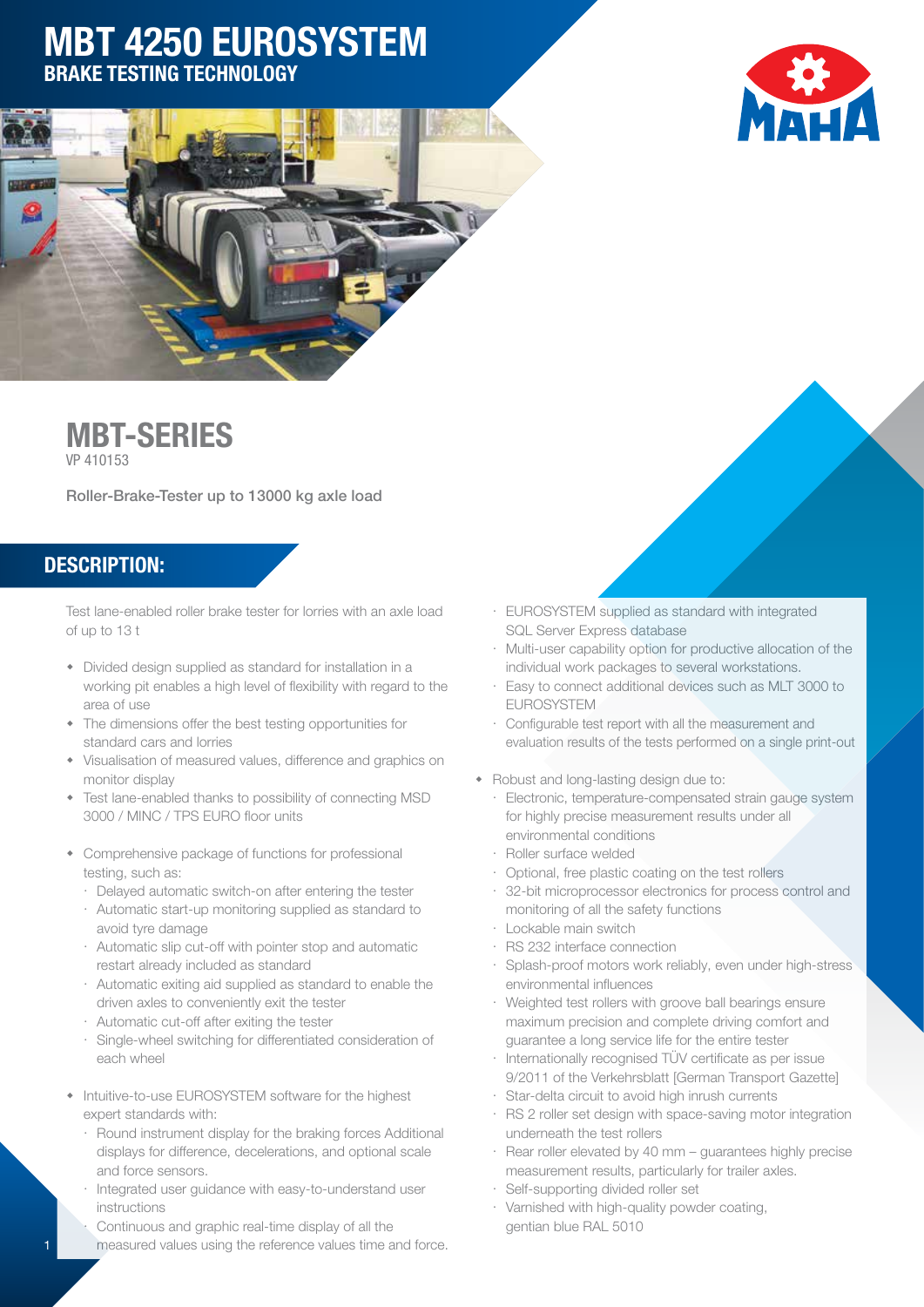#### DESCRIPTION:

MCD 2000 communication desk:

- $\bullet$  Robust and multifunctional metal casing
- Integrated switch cabinet for housing electronic components
- Lockable drawer for keypad and PC mouse, plus storage compartment for small items of equipment
- VESA standard bracket for holding the all-in-one PC or PC monitor
- Can be extended with optional PC storage compartment or side shelves
- $\bullet$  Varnished with high-quality powder coating: window grey, RAL 7040 (switch cabinet) anthracite grey, RAL 7016 (side faces)
- Dimensions of communication desk (HxWxD) approx. 1230 x 860 x 350 mm with "printer compartment" option (HxWxD) approx. 1560 x 860 x 420 mm

### STANDARD DELIVERY:

- MCD 2000 communication desk with integrated switch cabinet
- MBT 4000 RS 2 roller set with preparation for weighing equipment

#### TECHNICAL DATA:

| Axle load (can be driven over) | 13000 kg           |
|--------------------------------|--------------------|
| Test speed                     | $2.3$ km/h         |
| Roller length                  | 1000 mm            |
| Roller diameter                | 202 mm             |
| Roller axle distance           | 430 mm             |
| Motor power                    | $2 \times 9$ kW    |
| $\blacksquare$ Fuse gG         | 50 A               |
| Power supply                   | 3/N/PE 400 V 50 Hz |
|                                |                    |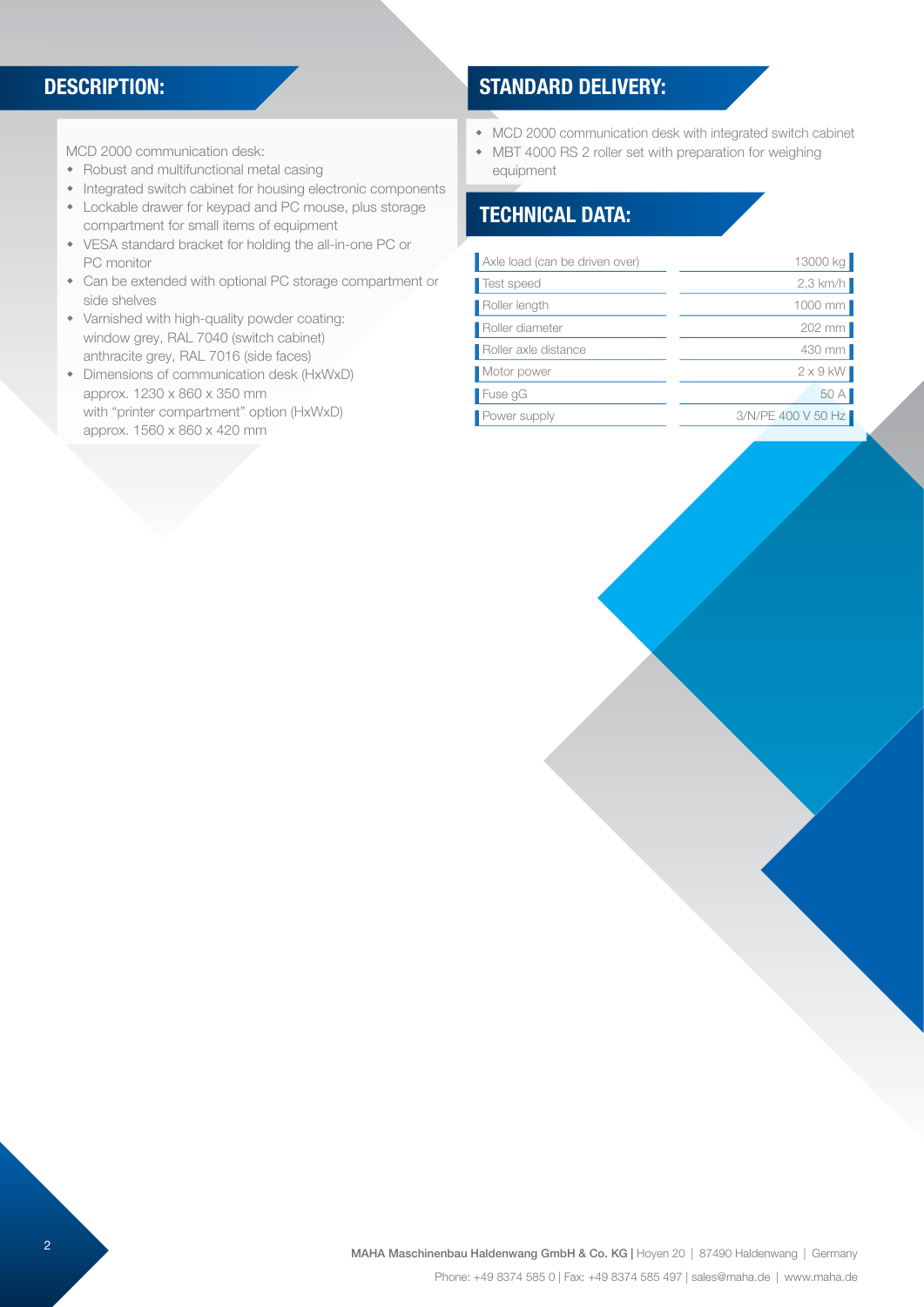| Foot for Simultanous Display MSA<br>vZ 955270<br>Support f. simultaneous display MSA CLASSIC<br>VZ 955271<br>VZ 910047<br>Infrared Remote Control IFB3<br>VZ 990050<br>Pedalforce Meter<br>VP 990434<br>Pedalforce Meter PFM 1000<br>VZ 955088<br>Key Switch for Emergency Stop<br>VZ 955045<br>Emergency Switch<br>VZ 955014<br>Working hour meter<br>Thermo-controlled heater f. electro-cabinet<br>vz 955080<br>VZ 980034<br>Pneumatic pressure converter<br>Start set radio controlled pressure converter<br>VZ 980035<br>VZ 910154<br>Radio remote contr. FFB3<br>Radio remote control/hand-held FFB3-FHT<br>VZ 910156<br>Pneumatic radio-controlled pressure converter<br>/Z 980029<br>VZ 985028<br>Hydraulic radio-controlled pressure converter<br>VZ 955071<br>Flashing Light with Periodical Signal Horn<br>VZ 990090<br>Warning Lamp for Radio-Control<br>Software EUROSYSTEM<br>VZ 911275<br>Soft. mod EUROSYSTEM Multiuser capable<br>VZ 911276<br>VZ 912030<br>Connection Module for Equipment<br>VZ 911045<br>Softw. for comm. softw. netw. w. asanetwork<br>Software Package Brake Analysis<br>VZ 911079<br>VP 186050<br>MCD 2000 (without electronics)<br>Printer Shelf for MCD 2000<br>VZ 955273<br>VZ 955274<br>Side Shelf for MCD 2000<br>External PC Storage Shelf for MCD 2000<br>VZ 955277<br>Industrial PC All-in-One<br>VZ 910176<br>Industrial PC Compact<br>VZ 910177<br>PC-Holder for placement inside MCD 2000<br>VZ 955275<br>VZ 910052<br>PC-Keyboard and Mouse<br>PC Flat Screen 22 inch (TFT Standard)<br>VZ 910165<br>VZ 910192<br>Simultaneous Display Unit 40"<br>Rotatable & Folding Wall Holder for TFT<br>/Z 955244<br>VZ 910193<br>HDMI Cable 5 m<br>HDMI Cable 15 m<br>VZ 910179<br><b>HDMI Cable</b><br>VZ 910180<br>HDMI-Splitter 4-Port<br>VZ 910181<br><b>DIN A4 Ink Jet Colour Printer</b><br>VZ 910091<br>VZ 955292<br>FTS 2016<br>Docking Station for FTS 2016<br>VZ 955293<br>AP transm./receiver unit (indoor access point)<br>VZ 955237<br>VZ 955287<br>Automatic license plate Recognition<br>VZ 955291<br>Distance Sensor for Licence Plate Recognition<br>/Z 955289<br>Full-HD Outdoor Network IP Camera<br>VM 999005<br>Hydraulic Oil (HLP-D 32) per litre<br>Montage Analog-, Digital-, Simultananzeige<br>VM 995679<br>VM 996114<br>Pre-assembly MBT 4000/5000/6000/7000 | VZ 955255 | Wall holder for SimultanousDisplay MSA |
|-----------------------------------------------------------------------------------------------------------------------------------------------------------------------------------------------------------------------------------------------------------------------------------------------------------------------------------------------------------------------------------------------------------------------------------------------------------------------------------------------------------------------------------------------------------------------------------------------------------------------------------------------------------------------------------------------------------------------------------------------------------------------------------------------------------------------------------------------------------------------------------------------------------------------------------------------------------------------------------------------------------------------------------------------------------------------------------------------------------------------------------------------------------------------------------------------------------------------------------------------------------------------------------------------------------------------------------------------------------------------------------------------------------------------------------------------------------------------------------------------------------------------------------------------------------------------------------------------------------------------------------------------------------------------------------------------------------------------------------------------------------------------------------------------------------------------------------------------------------------------------------------------------------------------------------------------------------------------------------------------------------------------------------------------------------------------------------------------------------------------------------------------------------------------------------------------------------------------------------------------------------------------------------------------------------------------------------|-----------|----------------------------------------|
|                                                                                                                                                                                                                                                                                                                                                                                                                                                                                                                                                                                                                                                                                                                                                                                                                                                                                                                                                                                                                                                                                                                                                                                                                                                                                                                                                                                                                                                                                                                                                                                                                                                                                                                                                                                                                                                                                                                                                                                                                                                                                                                                                                                                                                                                                                                                   |           |                                        |
|                                                                                                                                                                                                                                                                                                                                                                                                                                                                                                                                                                                                                                                                                                                                                                                                                                                                                                                                                                                                                                                                                                                                                                                                                                                                                                                                                                                                                                                                                                                                                                                                                                                                                                                                                                                                                                                                                                                                                                                                                                                                                                                                                                                                                                                                                                                                   |           |                                        |
|                                                                                                                                                                                                                                                                                                                                                                                                                                                                                                                                                                                                                                                                                                                                                                                                                                                                                                                                                                                                                                                                                                                                                                                                                                                                                                                                                                                                                                                                                                                                                                                                                                                                                                                                                                                                                                                                                                                                                                                                                                                                                                                                                                                                                                                                                                                                   |           |                                        |
|                                                                                                                                                                                                                                                                                                                                                                                                                                                                                                                                                                                                                                                                                                                                                                                                                                                                                                                                                                                                                                                                                                                                                                                                                                                                                                                                                                                                                                                                                                                                                                                                                                                                                                                                                                                                                                                                                                                                                                                                                                                                                                                                                                                                                                                                                                                                   |           |                                        |
|                                                                                                                                                                                                                                                                                                                                                                                                                                                                                                                                                                                                                                                                                                                                                                                                                                                                                                                                                                                                                                                                                                                                                                                                                                                                                                                                                                                                                                                                                                                                                                                                                                                                                                                                                                                                                                                                                                                                                                                                                                                                                                                                                                                                                                                                                                                                   |           |                                        |
|                                                                                                                                                                                                                                                                                                                                                                                                                                                                                                                                                                                                                                                                                                                                                                                                                                                                                                                                                                                                                                                                                                                                                                                                                                                                                                                                                                                                                                                                                                                                                                                                                                                                                                                                                                                                                                                                                                                                                                                                                                                                                                                                                                                                                                                                                                                                   |           |                                        |
|                                                                                                                                                                                                                                                                                                                                                                                                                                                                                                                                                                                                                                                                                                                                                                                                                                                                                                                                                                                                                                                                                                                                                                                                                                                                                                                                                                                                                                                                                                                                                                                                                                                                                                                                                                                                                                                                                                                                                                                                                                                                                                                                                                                                                                                                                                                                   |           |                                        |
|                                                                                                                                                                                                                                                                                                                                                                                                                                                                                                                                                                                                                                                                                                                                                                                                                                                                                                                                                                                                                                                                                                                                                                                                                                                                                                                                                                                                                                                                                                                                                                                                                                                                                                                                                                                                                                                                                                                                                                                                                                                                                                                                                                                                                                                                                                                                   |           |                                        |
|                                                                                                                                                                                                                                                                                                                                                                                                                                                                                                                                                                                                                                                                                                                                                                                                                                                                                                                                                                                                                                                                                                                                                                                                                                                                                                                                                                                                                                                                                                                                                                                                                                                                                                                                                                                                                                                                                                                                                                                                                                                                                                                                                                                                                                                                                                                                   |           |                                        |
|                                                                                                                                                                                                                                                                                                                                                                                                                                                                                                                                                                                                                                                                                                                                                                                                                                                                                                                                                                                                                                                                                                                                                                                                                                                                                                                                                                                                                                                                                                                                                                                                                                                                                                                                                                                                                                                                                                                                                                                                                                                                                                                                                                                                                                                                                                                                   |           |                                        |
|                                                                                                                                                                                                                                                                                                                                                                                                                                                                                                                                                                                                                                                                                                                                                                                                                                                                                                                                                                                                                                                                                                                                                                                                                                                                                                                                                                                                                                                                                                                                                                                                                                                                                                                                                                                                                                                                                                                                                                                                                                                                                                                                                                                                                                                                                                                                   |           |                                        |
|                                                                                                                                                                                                                                                                                                                                                                                                                                                                                                                                                                                                                                                                                                                                                                                                                                                                                                                                                                                                                                                                                                                                                                                                                                                                                                                                                                                                                                                                                                                                                                                                                                                                                                                                                                                                                                                                                                                                                                                                                                                                                                                                                                                                                                                                                                                                   |           |                                        |
|                                                                                                                                                                                                                                                                                                                                                                                                                                                                                                                                                                                                                                                                                                                                                                                                                                                                                                                                                                                                                                                                                                                                                                                                                                                                                                                                                                                                                                                                                                                                                                                                                                                                                                                                                                                                                                                                                                                                                                                                                                                                                                                                                                                                                                                                                                                                   |           |                                        |
|                                                                                                                                                                                                                                                                                                                                                                                                                                                                                                                                                                                                                                                                                                                                                                                                                                                                                                                                                                                                                                                                                                                                                                                                                                                                                                                                                                                                                                                                                                                                                                                                                                                                                                                                                                                                                                                                                                                                                                                                                                                                                                                                                                                                                                                                                                                                   |           |                                        |
|                                                                                                                                                                                                                                                                                                                                                                                                                                                                                                                                                                                                                                                                                                                                                                                                                                                                                                                                                                                                                                                                                                                                                                                                                                                                                                                                                                                                                                                                                                                                                                                                                                                                                                                                                                                                                                                                                                                                                                                                                                                                                                                                                                                                                                                                                                                                   |           |                                        |
|                                                                                                                                                                                                                                                                                                                                                                                                                                                                                                                                                                                                                                                                                                                                                                                                                                                                                                                                                                                                                                                                                                                                                                                                                                                                                                                                                                                                                                                                                                                                                                                                                                                                                                                                                                                                                                                                                                                                                                                                                                                                                                                                                                                                                                                                                                                                   |           |                                        |
|                                                                                                                                                                                                                                                                                                                                                                                                                                                                                                                                                                                                                                                                                                                                                                                                                                                                                                                                                                                                                                                                                                                                                                                                                                                                                                                                                                                                                                                                                                                                                                                                                                                                                                                                                                                                                                                                                                                                                                                                                                                                                                                                                                                                                                                                                                                                   |           |                                        |
|                                                                                                                                                                                                                                                                                                                                                                                                                                                                                                                                                                                                                                                                                                                                                                                                                                                                                                                                                                                                                                                                                                                                                                                                                                                                                                                                                                                                                                                                                                                                                                                                                                                                                                                                                                                                                                                                                                                                                                                                                                                                                                                                                                                                                                                                                                                                   |           |                                        |
|                                                                                                                                                                                                                                                                                                                                                                                                                                                                                                                                                                                                                                                                                                                                                                                                                                                                                                                                                                                                                                                                                                                                                                                                                                                                                                                                                                                                                                                                                                                                                                                                                                                                                                                                                                                                                                                                                                                                                                                                                                                                                                                                                                                                                                                                                                                                   |           |                                        |
|                                                                                                                                                                                                                                                                                                                                                                                                                                                                                                                                                                                                                                                                                                                                                                                                                                                                                                                                                                                                                                                                                                                                                                                                                                                                                                                                                                                                                                                                                                                                                                                                                                                                                                                                                                                                                                                                                                                                                                                                                                                                                                                                                                                                                                                                                                                                   |           |                                        |
|                                                                                                                                                                                                                                                                                                                                                                                                                                                                                                                                                                                                                                                                                                                                                                                                                                                                                                                                                                                                                                                                                                                                                                                                                                                                                                                                                                                                                                                                                                                                                                                                                                                                                                                                                                                                                                                                                                                                                                                                                                                                                                                                                                                                                                                                                                                                   |           |                                        |
|                                                                                                                                                                                                                                                                                                                                                                                                                                                                                                                                                                                                                                                                                                                                                                                                                                                                                                                                                                                                                                                                                                                                                                                                                                                                                                                                                                                                                                                                                                                                                                                                                                                                                                                                                                                                                                                                                                                                                                                                                                                                                                                                                                                                                                                                                                                                   |           |                                        |
|                                                                                                                                                                                                                                                                                                                                                                                                                                                                                                                                                                                                                                                                                                                                                                                                                                                                                                                                                                                                                                                                                                                                                                                                                                                                                                                                                                                                                                                                                                                                                                                                                                                                                                                                                                                                                                                                                                                                                                                                                                                                                                                                                                                                                                                                                                                                   |           |                                        |
|                                                                                                                                                                                                                                                                                                                                                                                                                                                                                                                                                                                                                                                                                                                                                                                                                                                                                                                                                                                                                                                                                                                                                                                                                                                                                                                                                                                                                                                                                                                                                                                                                                                                                                                                                                                                                                                                                                                                                                                                                                                                                                                                                                                                                                                                                                                                   |           |                                        |
|                                                                                                                                                                                                                                                                                                                                                                                                                                                                                                                                                                                                                                                                                                                                                                                                                                                                                                                                                                                                                                                                                                                                                                                                                                                                                                                                                                                                                                                                                                                                                                                                                                                                                                                                                                                                                                                                                                                                                                                                                                                                                                                                                                                                                                                                                                                                   |           |                                        |
|                                                                                                                                                                                                                                                                                                                                                                                                                                                                                                                                                                                                                                                                                                                                                                                                                                                                                                                                                                                                                                                                                                                                                                                                                                                                                                                                                                                                                                                                                                                                                                                                                                                                                                                                                                                                                                                                                                                                                                                                                                                                                                                                                                                                                                                                                                                                   |           |                                        |
|                                                                                                                                                                                                                                                                                                                                                                                                                                                                                                                                                                                                                                                                                                                                                                                                                                                                                                                                                                                                                                                                                                                                                                                                                                                                                                                                                                                                                                                                                                                                                                                                                                                                                                                                                                                                                                                                                                                                                                                                                                                                                                                                                                                                                                                                                                                                   |           |                                        |
|                                                                                                                                                                                                                                                                                                                                                                                                                                                                                                                                                                                                                                                                                                                                                                                                                                                                                                                                                                                                                                                                                                                                                                                                                                                                                                                                                                                                                                                                                                                                                                                                                                                                                                                                                                                                                                                                                                                                                                                                                                                                                                                                                                                                                                                                                                                                   |           |                                        |
|                                                                                                                                                                                                                                                                                                                                                                                                                                                                                                                                                                                                                                                                                                                                                                                                                                                                                                                                                                                                                                                                                                                                                                                                                                                                                                                                                                                                                                                                                                                                                                                                                                                                                                                                                                                                                                                                                                                                                                                                                                                                                                                                                                                                                                                                                                                                   |           |                                        |
|                                                                                                                                                                                                                                                                                                                                                                                                                                                                                                                                                                                                                                                                                                                                                                                                                                                                                                                                                                                                                                                                                                                                                                                                                                                                                                                                                                                                                                                                                                                                                                                                                                                                                                                                                                                                                                                                                                                                                                                                                                                                                                                                                                                                                                                                                                                                   |           |                                        |
|                                                                                                                                                                                                                                                                                                                                                                                                                                                                                                                                                                                                                                                                                                                                                                                                                                                                                                                                                                                                                                                                                                                                                                                                                                                                                                                                                                                                                                                                                                                                                                                                                                                                                                                                                                                                                                                                                                                                                                                                                                                                                                                                                                                                                                                                                                                                   |           |                                        |
|                                                                                                                                                                                                                                                                                                                                                                                                                                                                                                                                                                                                                                                                                                                                                                                                                                                                                                                                                                                                                                                                                                                                                                                                                                                                                                                                                                                                                                                                                                                                                                                                                                                                                                                                                                                                                                                                                                                                                                                                                                                                                                                                                                                                                                                                                                                                   |           |                                        |
|                                                                                                                                                                                                                                                                                                                                                                                                                                                                                                                                                                                                                                                                                                                                                                                                                                                                                                                                                                                                                                                                                                                                                                                                                                                                                                                                                                                                                                                                                                                                                                                                                                                                                                                                                                                                                                                                                                                                                                                                                                                                                                                                                                                                                                                                                                                                   |           |                                        |
|                                                                                                                                                                                                                                                                                                                                                                                                                                                                                                                                                                                                                                                                                                                                                                                                                                                                                                                                                                                                                                                                                                                                                                                                                                                                                                                                                                                                                                                                                                                                                                                                                                                                                                                                                                                                                                                                                                                                                                                                                                                                                                                                                                                                                                                                                                                                   |           |                                        |
|                                                                                                                                                                                                                                                                                                                                                                                                                                                                                                                                                                                                                                                                                                                                                                                                                                                                                                                                                                                                                                                                                                                                                                                                                                                                                                                                                                                                                                                                                                                                                                                                                                                                                                                                                                                                                                                                                                                                                                                                                                                                                                                                                                                                                                                                                                                                   |           |                                        |
|                                                                                                                                                                                                                                                                                                                                                                                                                                                                                                                                                                                                                                                                                                                                                                                                                                                                                                                                                                                                                                                                                                                                                                                                                                                                                                                                                                                                                                                                                                                                                                                                                                                                                                                                                                                                                                                                                                                                                                                                                                                                                                                                                                                                                                                                                                                                   |           |                                        |
|                                                                                                                                                                                                                                                                                                                                                                                                                                                                                                                                                                                                                                                                                                                                                                                                                                                                                                                                                                                                                                                                                                                                                                                                                                                                                                                                                                                                                                                                                                                                                                                                                                                                                                                                                                                                                                                                                                                                                                                                                                                                                                                                                                                                                                                                                                                                   |           |                                        |
|                                                                                                                                                                                                                                                                                                                                                                                                                                                                                                                                                                                                                                                                                                                                                                                                                                                                                                                                                                                                                                                                                                                                                                                                                                                                                                                                                                                                                                                                                                                                                                                                                                                                                                                                                                                                                                                                                                                                                                                                                                                                                                                                                                                                                                                                                                                                   |           |                                        |
|                                                                                                                                                                                                                                                                                                                                                                                                                                                                                                                                                                                                                                                                                                                                                                                                                                                                                                                                                                                                                                                                                                                                                                                                                                                                                                                                                                                                                                                                                                                                                                                                                                                                                                                                                                                                                                                                                                                                                                                                                                                                                                                                                                                                                                                                                                                                   |           |                                        |
|                                                                                                                                                                                                                                                                                                                                                                                                                                                                                                                                                                                                                                                                                                                                                                                                                                                                                                                                                                                                                                                                                                                                                                                                                                                                                                                                                                                                                                                                                                                                                                                                                                                                                                                                                                                                                                                                                                                                                                                                                                                                                                                                                                                                                                                                                                                                   |           |                                        |
|                                                                                                                                                                                                                                                                                                                                                                                                                                                                                                                                                                                                                                                                                                                                                                                                                                                                                                                                                                                                                                                                                                                                                                                                                                                                                                                                                                                                                                                                                                                                                                                                                                                                                                                                                                                                                                                                                                                                                                                                                                                                                                                                                                                                                                                                                                                                   |           |                                        |
|                                                                                                                                                                                                                                                                                                                                                                                                                                                                                                                                                                                                                                                                                                                                                                                                                                                                                                                                                                                                                                                                                                                                                                                                                                                                                                                                                                                                                                                                                                                                                                                                                                                                                                                                                                                                                                                                                                                                                                                                                                                                                                                                                                                                                                                                                                                                   |           |                                        |
|                                                                                                                                                                                                                                                                                                                                                                                                                                                                                                                                                                                                                                                                                                                                                                                                                                                                                                                                                                                                                                                                                                                                                                                                                                                                                                                                                                                                                                                                                                                                                                                                                                                                                                                                                                                                                                                                                                                                                                                                                                                                                                                                                                                                                                                                                                                                   |           |                                        |
|                                                                                                                                                                                                                                                                                                                                                                                                                                                                                                                                                                                                                                                                                                                                                                                                                                                                                                                                                                                                                                                                                                                                                                                                                                                                                                                                                                                                                                                                                                                                                                                                                                                                                                                                                                                                                                                                                                                                                                                                                                                                                                                                                                                                                                                                                                                                   |           |                                        |
|                                                                                                                                                                                                                                                                                                                                                                                                                                                                                                                                                                                                                                                                                                                                                                                                                                                                                                                                                                                                                                                                                                                                                                                                                                                                                                                                                                                                                                                                                                                                                                                                                                                                                                                                                                                                                                                                                                                                                                                                                                                                                                                                                                                                                                                                                                                                   |           |                                        |
|                                                                                                                                                                                                                                                                                                                                                                                                                                                                                                                                                                                                                                                                                                                                                                                                                                                                                                                                                                                                                                                                                                                                                                                                                                                                                                                                                                                                                                                                                                                                                                                                                                                                                                                                                                                                                                                                                                                                                                                                                                                                                                                                                                                                                                                                                                                                   |           |                                        |
| Connection and Calibrat. MBT 4000/5000/6000/7000<br>VM 996115                                                                                                                                                                                                                                                                                                                                                                                                                                                                                                                                                                                                                                                                                                                                                                                                                                                                                                                                                                                                                                                                                                                                                                                                                                                                                                                                                                                                                                                                                                                                                                                                                                                                                                                                                                                                                                                                                                                                                                                                                                                                                                                                                                                                                                                                     |           |                                        |

## ACCESSORIES:

| VZ 955278<br>VZ 930027 | Add-on Kit Directive 2011 Roller Brake Testers              |
|------------------------|-------------------------------------------------------------|
|                        | Reinforced roller set, 15000 kg for MBT 4000                |
| VZ 930047              | Re-inforced 11 kW drive motors                              |
| VZ 935010              | Flush-floor roller set (raised 40 mm)                       |
| VZ 935142              | Approach Ramp for MBT 4000 RS No. 2                         |
| VZ 935140              | Roller cover plates for MBT 4000 RS No. 2                   |
| VZ 935073              | Angle iron install. frame f. MBT 4000, No. 2                |
| VZ 935157              | Angle iron frame for MBT 4000                               |
| VZ 935074              | Angle iron installation frame f. MBT 4000                   |
| VZ 935155              | Angle Iron Frame for MBT 4000 RS.No.2                       |
| VZ 935091              | Angle Iron frame RS1 undevided                              |
| VZ 975547              | Weighing device static MBT 4000/6000/7000                   |
| VZ 975548              | Weighing device static/dynamic                              |
| VZ 935077              | Two Testing Speeds Manual                                   |
| VZ 935006              | Roller Heating                                              |
| VZ 985061              | MLS 1100 Load Simulator hydraulic                           |
| VZ 985052              | Hydr. load simulator double HD cylinder                     |
| VZ 985018              | Hydr. load simulator MLS 2150                               |
| VZ 985053              | Hydr. load simulator double HD cyl. MLS 2200                |
| VZ 985054              | Hydr. load simulator double HD cyl. MSL 2300                |
| VZ 935251              | MLS Operation via Radio Remote Control                      |
| VZ 990201              | Remote control of load sim. / roller set lifting            |
| VZ 935194              | Floor rails 4m f.Hydr.load sim.(foundation install)         |
| VZ 935195              | Floor rails 4m f.Hydr.load sim.(w.fastening lugs)           |
| VZ 935198              | Lashing Straps for Hydr. Load Simulator                     |
| VZ 935199              | Fastening set for hydr. load simulator                      |
| VZ 935200              | Fastening Clamps for Hydr. Load Simulator                   |
| VZ 935264              | Mechanical-Hydraulic Lifting of MBT 4000/7000 RS 2          |
| VZ 935112              | Adapter frame MBT 7000 to MBT 4000 roller set               |
| VZ 935169              | Lifting of Roller MBT 7000 RS. No. 2/W                      |
|                        |                                                             |
| VZ 935170              | Angle iron frame for lifting of roller set                  |
| VZ 935172              | Angle iron frame f. lifting of roller set (Balzer pit)      |
| VZ 935238              | Roller Set Lift MBT 7000 RS2/W w/o pit                      |
| VP 935236              | Floor Anchors Raisable RS Above-Ground                      |
| VP 935237              | Floor Anchors Raisable RS In-Ground                         |
| VZ 935232              | Adapter Set Continental CTC II                              |
| VZ 935110              | Plastic-Coated Roller Surface                               |
| VZ 935072              | Driving a. testing direction manually switchable            |
| VZ 935134              | Rotating directions switchable via remote control           |
| VZ 990181              | Regulator module for 4WD, Visco                             |
| VZ 935113              | DC-Brake for MBT 4000/7000-Roller Sets                      |
| VZ 990350              | Special voltage 3x230V/50Hz                                 |
| VZ 950057              | Simultanous Display MSA T CLASSIC                           |
| VZ 950058              | Simultanous Display MSA T VARIODATA                         |
| VZ 950059              | Simultanous Display MSA T COMPETENCE                        |
| vz 955252              | Differential display for Simultanous Display MSA            |
| vz 955253<br>VZ 955254 | Display module VARIODATA<br>LED-running letters (16 digits) |